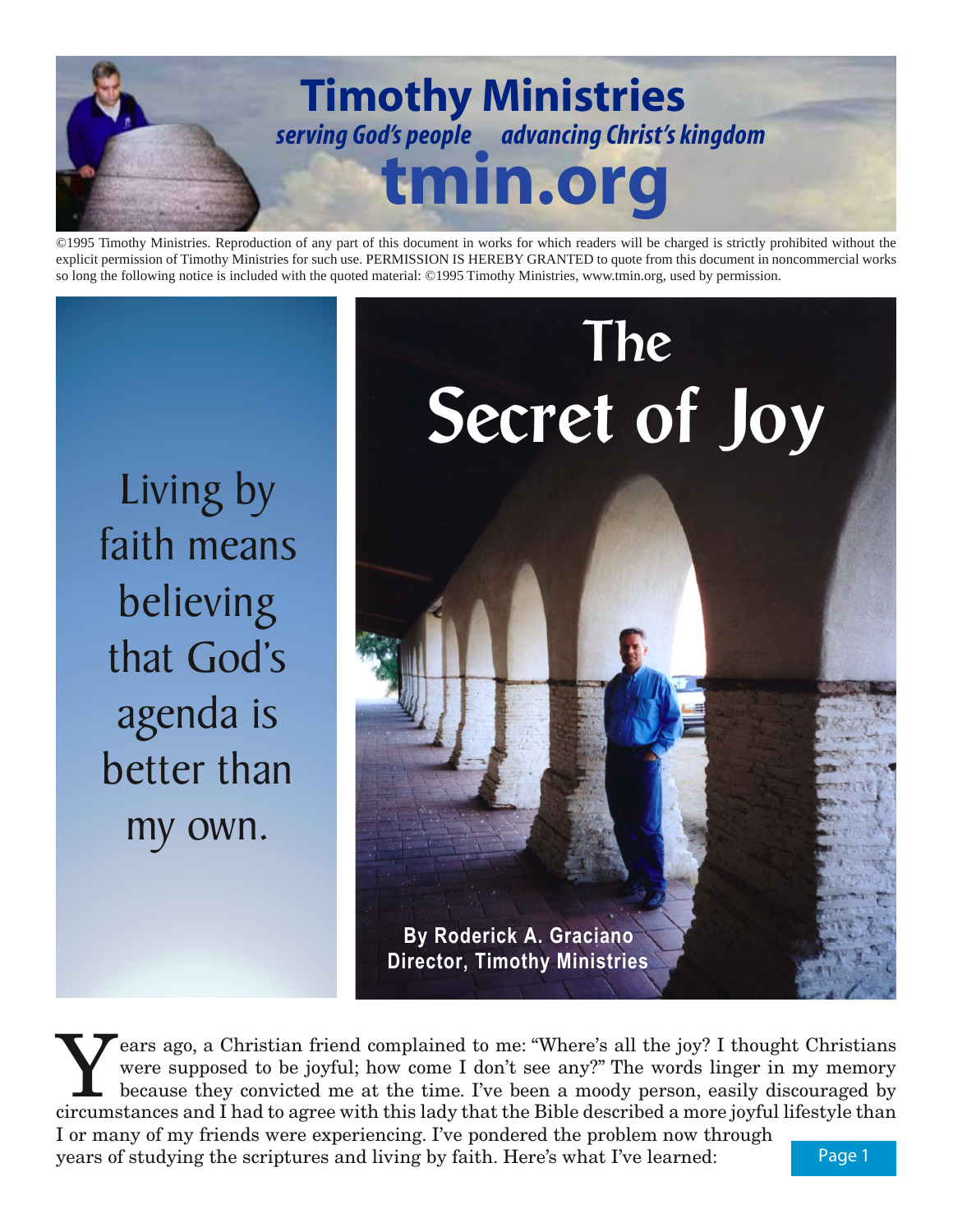## *The Secret of Joy* **© 1995 Timothy Ministries**

## **Joy Is From the Lord**

Joy is a special privilege for believers. Unbelievers can't experience it the way we can because real joy is something connected directly to the presence of God in one's life. As it says in 1 Chronicles 16.27, "Strength and **joy** are in *His place."* Similarly, the more familiar Psalm 16.11 says of God, *"In Thy presence* is fulness of **joy**". But just because we *can* have joy, does that mean that we should?

# **Joy Is God's Plan For You**

If there is one thing clear in the Bible, it is that the Lord intends for His people to be joyful. My friend was well justified in her belief that Christians were supposed to be joyful. This was part of Christ's great prayer in John 17.13: "…these things I speak in the world, that they may have My **joy** made full in themselves." In Romans 14.17, the apostle Paul defined the Kingdom of God as a phenomenon inherently joyful: "for the kingdom of God is not eating and drinking, but righteousness and peace and **joy** in the Holy Spirit." Paul also listed joy as on of the fruit of the Spirit in Galatians 5.22. Joy is definitely part of God's plan for you. So what is it?

# **Joy Is What We Feel When We Win Against All Odds**

Joy is a bubbling, hard to contain happiness of the kind you feel when something good surpasses your greatest expectations. Its the emotional experience of soldiers who win a battle against all odds (2 Chronicles 20.27; Psalm 27:1-6). It was the feeling of the disciples when they discovered that "even the demons" were subject to them in Christ's name (Luke 10.17). And it will be what we feel when we rocket out of our graves in glorified bodies, more alive than we've ever been, eternally victorious over death, the greatest of all enemies (Isaiah 26.19).

We have experienced joy when contrary to the condemnation of our own consciences and the expectation of judgment implied in God's holiness, we have instead experienced the forgiving grace of God and the end of our spiritual alienation from Him (See Psalm 51.10-12). And when the Lord returns we will experience the joy of having chosen well to trust in the rejected and condemned Judean carpenter, and of having invested well in an invisible kingdom (Matthew 13.44). (Remember the joy the disciples felt when their gamble of trusting in Jesus paid off after all: Matthew 28.8 and Luke 24.41. It was a fulfillment of the Lord's prediction in John 16.20, "…your grief will turn to joy.)

Essentially, joy is the emotional experience of *winning against all odds* or *beyond all expectations.* So how can we experience joy consistently if we don't win consistently? We can't. *We have to learn how to always win.*

# **How To Always Win**

Last summer, my daughters and I took up the sport of tennis. We are still utter novices, but when I play with my more experienced friends I always win. As a matter of fact, I could win playing with world-class pros. The reason I can say that is because I play with a goal other than making the most points: I play for the workout. At my age, getting away from my desk for aerobic exercise is a critically important part of my routine. When my friends condescend to let me try to return their serves for an hour or so, I FEEL GREAT afterwards. I always win because I'm in it for the exercise, fresh air and fellowship and *that's what I always get.*

This illustrates the path to consistent joy: you just have to adopt the right goals in life so that you always win. If your goals in life are fortune and fame, personal comfort and affluence, you won't always win. But if you embrace God's agenda in place of your own, you will.

God has an eternal agenda for believers, a plan that He is fulfilling perfectly, immutably and *right on schedule. God always wins!* **To the extent that we get on board with His agenda, we likewise** *always win!* That is why James could say: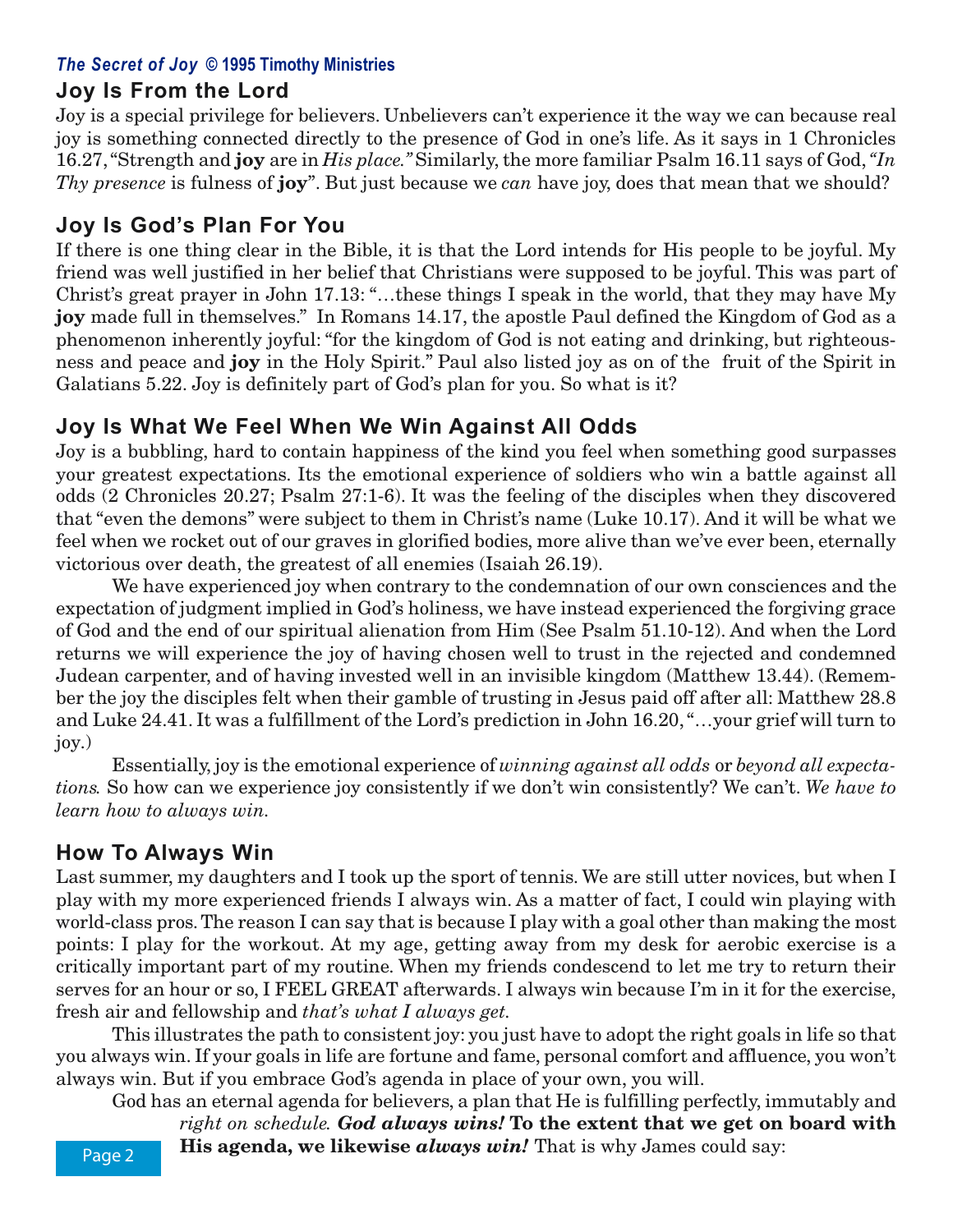### *The Secret of Joy* **© 1995 Timothy Ministries**

Consider it all **joy**, my brethren, when you encounter various trials, knowing that the testing of your faith produces endurance. And let endurance have {its} perfect result, that you may be perfect and complete, lacking in nothing. (James1.2-4)

Since part of God's agenda is to produce endurance in us, to the extent that we embrace that agenda, we can rejoice in our trials knowing that through them we are winning a goal God has for us.

But let's get to the very foundation, to the very inner secret of joy. To *always win every day and in every circumstance of life, we must understand God's ultimate, underlying agenda for us.* That agenda is revealed in Romans 8.28,29:

Rom. 8.28 And we know that God causes all things to work together for good to those who love God, to those who are called according to {His} purpose.

Rom. 8.29 For whom He foreknew, **He also predestined {to become} conformed to the image of His Son, that He might be the first-born among many brethren**…

Remember the story in Genesis 2 about God bringing all the animals to Adam, but finding no suitable companion for him? As much as we love our pets, I'm sure glad God created Eve so that we her descendants, like Adam her husband, could experience intimacy with a peer. Discussing one's dreams for the future or swapping memories from the past just doesn't work with bunnies and toy poodles. God knew that Adam needed a peer, but it required wounding Adam to produce that suitable companion. We discover in Romans 8.29 that God also seeks suitable companions for His Son. As in Adam's case, it required wounding Jesus to produce those companions, for while we shared humanity with Jesus we did not share His sinlessness. Now we who believe have been forgiven our sins and legally adopted into God's family (Romans 8.16), but the rebuilding of our fallen character remains to be accomplished. Without that inner rebuilding, we would remain unsuitable creatures to live as brothers and sisters of Jesus through eternity. God accomplishes that rebuilding by hammering us, straightening us and polishing us with *all* the circumstances of life. That is why *"all things*… work together for good to those who love God, to those who are called according to {His} purpose." **God's ultimate agenda for us is to make us into suitable siblings for His Son. To the extent that we embrace that purpose,** *we win in every circumstance of life.*

## **Here's Where We Need Faith**

This is where the rub comes for me. When my car has broken down, I have known that God was teaching me trust, dependency, humility, patience, contentment, etc., conforming me to the character of His Son and rebuilding my fallen soul. And when I have embraced that truth, I have experienced real laugh-out-loud joy. It is hilarious to realize that what looks like a bummer to others is really a gift from God and the best thing that could have happened to me at that moment. The problem is that most of the time I respond to circumstances in the light of *my* agenda rather than God's, and I become angry and discouraged at the demise of my plans. Nevertheless, I find that joy is as near to me as my willingness to receive it by embracing God's agenda rather than my own. And that's where I must exercise faith. It's easy to believe that Jesus exists and that Jesus is the Son of God who died for my sins and rose again. *But do I really believe that God's agenda for me today is better than the agenda I cooked up for myself?*

Page 3 If you lack joy, I suggest that you ask God for faith–*faith to embrace His agenda in place of your own.* Remember that God's plans are the only ones that always work out. "Many are the plans in a man's heart, But the counsel of the Lord, it will stand" (Proverbs 19.21). Only by embracing God's agenda can you always win. God is directing the circumstances of your life anyway, so why not make the most of those circumstances (Proverbs 16.9).